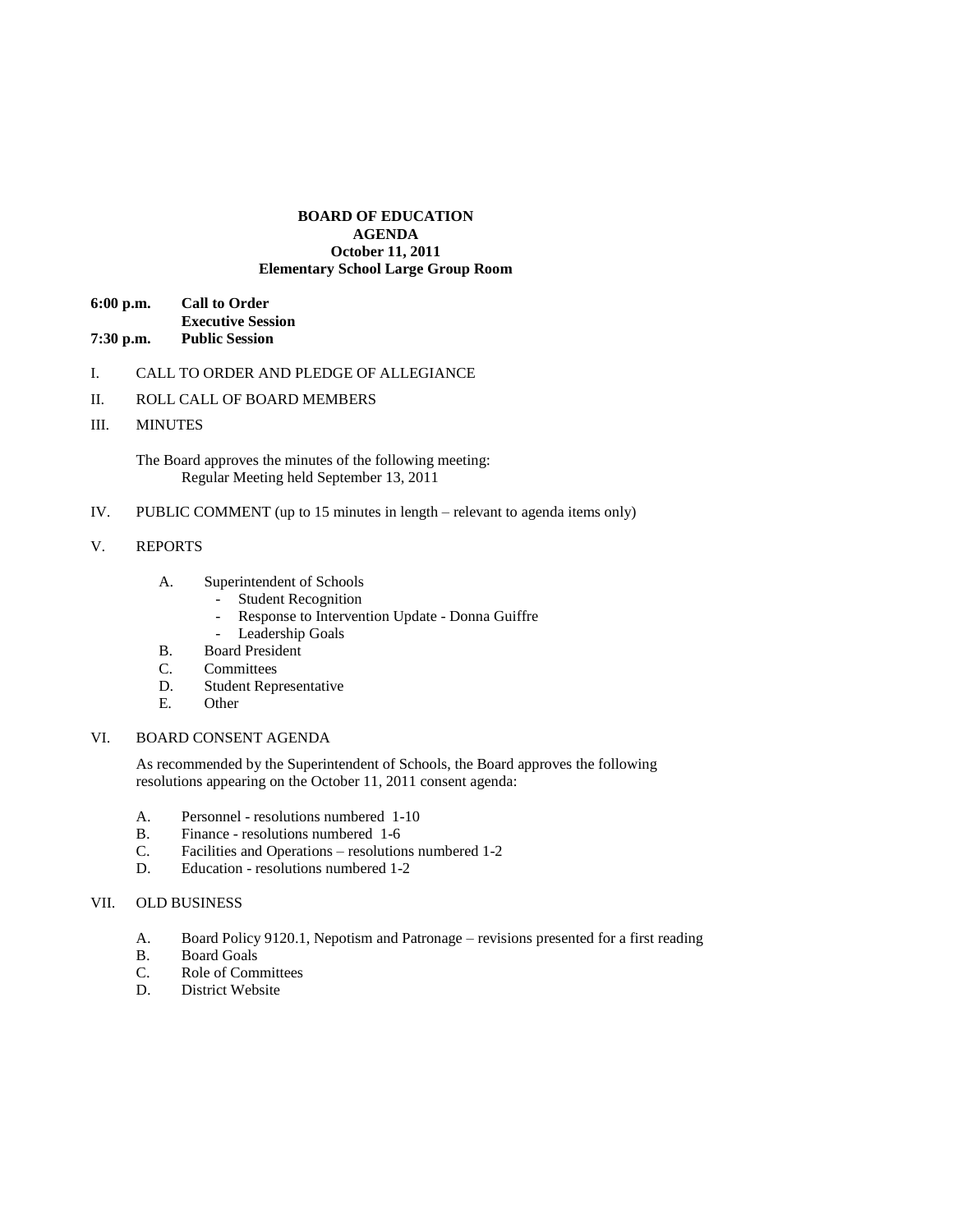# VIII. NEW BUSINESS

## A. Tax Levy

Be it resolved, that the amount to be raised by tax levy for the Port Jefferson Union Free School District be fixed in the sum of \$31,960,867; and, Be it further resolved, that the amount to be raised by tax levy for the Port Jefferson Library Association be fixed in the sum of \$2,783,755 for the 2011- 2012 school year, as agreed to on July 5, 2011 between the Port Jefferson Free Library Association and the Port Jefferson Union Free School District.

B. Budget Development Calendar

The Board approves the attached 2012-2013 Budget Development Calendar.

- IX. PUBLIC COMMENT (up to 15 minutes in length)
- X. ADJOURNMENT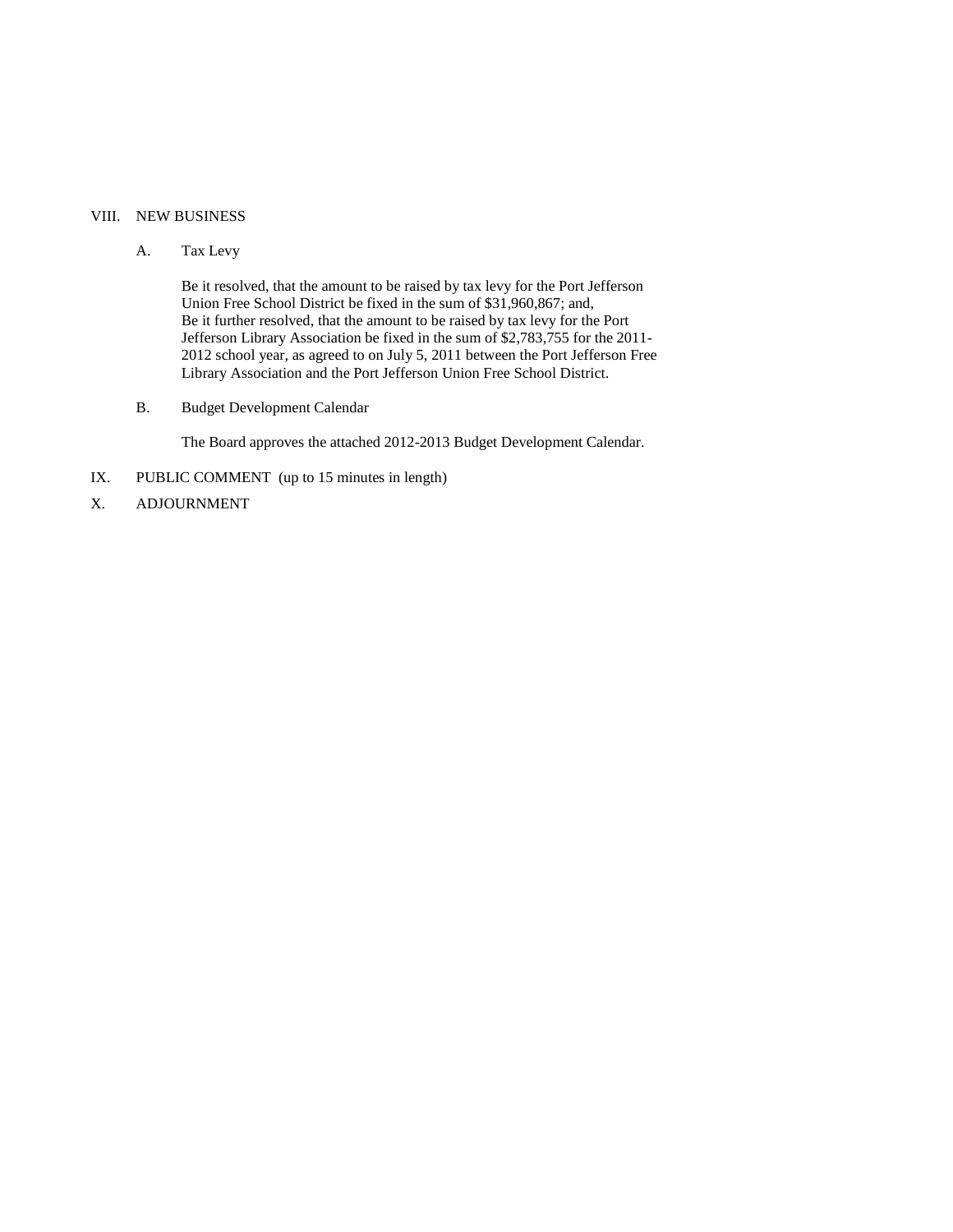# **CONSENT AGENDA 10/11/11**

#### **A. Personnel**

1. Appointment – Substitutes

The Board approves the following substitutes for the 2011-2012 school year: Teachers Sheila Albinson Carmina Austin Marsha Cohen Robert Conlin Kathryn Csorny Lisa Griffiths Michelle Landetta Kristen Mariani Rachel Tarnowski Jordan Tsunis Valerie Vignona Wendy Woods Andrea Femoyer (not to exceed 40 days) Teaching Assistants Kathryn Csorny Michelle Landetta Kristen Mariani Jordan Tsunis Wendy Woods Kerry Desmond-Totillo (not to exceed 40 days) Teacher Aides Kathryn Csorny Kerry Desmond-Totillo Michelle Landetta Kristen Mariani Kimberly Scott Jordan Tsunis Wendy Woods Clerical Bernadine Devlin Kimberly Scott Kerry Desmond-Totillo Nurse Linda Love Audrey Pastrich Gertrude Weidler Athletic Trainer Rachel Aragone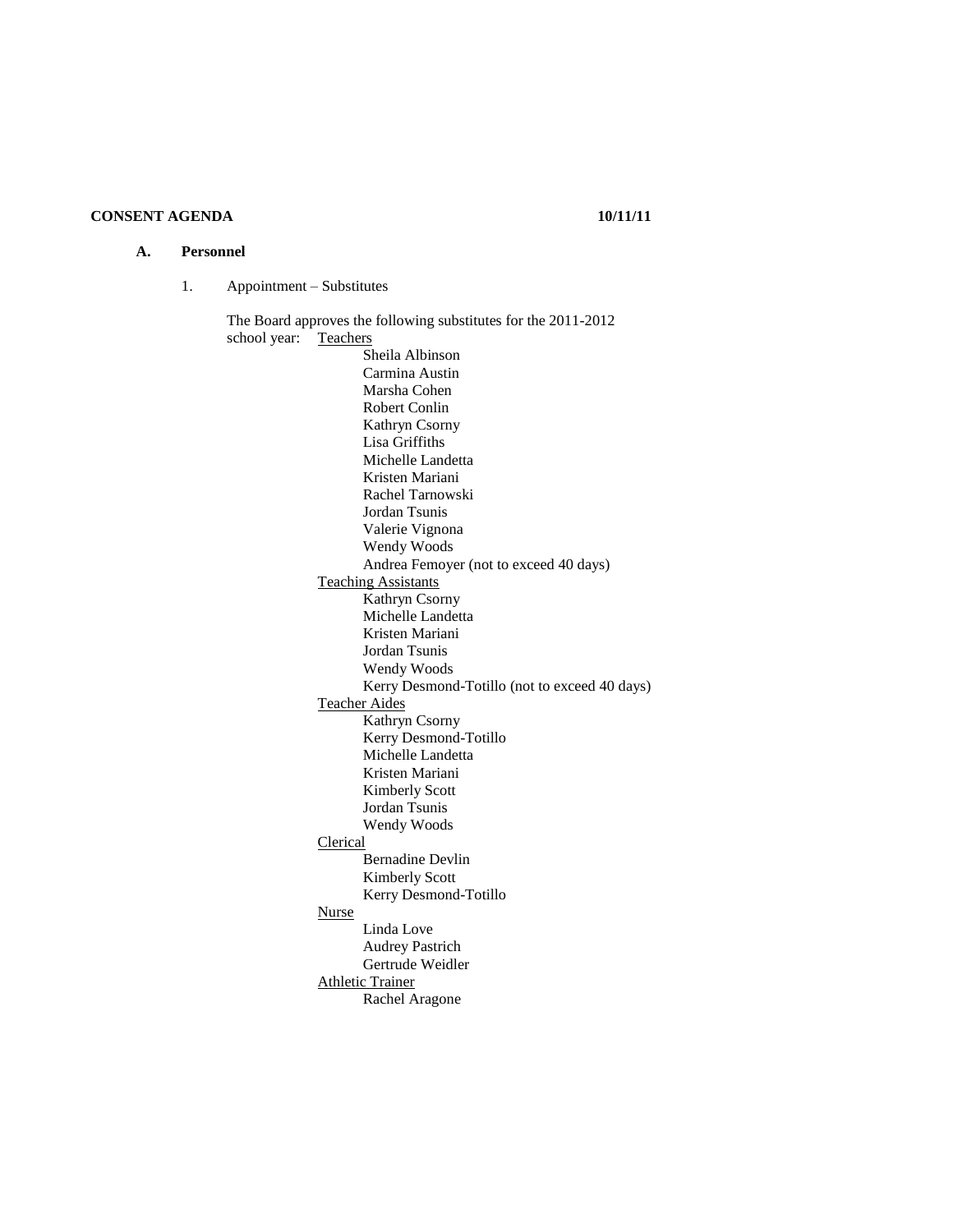## 2. Coaching Appointments

The Board approves the appointment of the following coaches for the 2011- 2012 school year:

| JV Boys' Basketball                  | John Serignese                        |
|--------------------------------------|---------------------------------------|
| <b>Assistant Boys' Winter Track</b>  | Andrew Cosci                          |
| <b>Assistant Boys' Spring Track</b>  | Andrew Cosci                          |
| <b>Assistant Girls' Winter Track</b> | Donald Slingerland                    |
| Assistant Girls' Spring Track        | Donald Slingerland                    |
| Varsity Winter Cheerleading          | Andrea Gil                            |
| 7/8 Boys' Basketball co-coaches      | Charles Ruoff & Jesse Rosen           |
| 7/8 Girls' Volleyball co-coaches     | Virginia Hampel & Dinarae Squatriglia |
| 7/8 Girls' Basketball                | Virginia Hampel                       |
| Substitute Independent Swim          | Benjamin Bajus                        |

## 3. Co-Curricular Appointments

The Board approves the following co-curricular appointments for the 2011- 2012 school year:

# High School

| Yearbook (co-advisors)                 | Richard Olsen, Lynne Edsall, Megan Ryan |
|----------------------------------------|-----------------------------------------|
| Community Service (co-advisors)        | Jesse Rosen, Kerri Neligon              |
| Detention (co-supervisors)             | Justin Garguilo, Eva Grasso             |
| <b>Student Organization</b>            | Sarah Ogden                             |
| Robotics (co-advisors)                 | Justin Garguilo, Brian Chalmers         |
| Leo Club (co-advisors)                 | Kristine Vaccaro, Brian Chalmers        |
| Freshman Class (co-advisors)           | Justin Garguilo, Robert Farenga         |
| Middle School                          |                                         |
| Yearbook (co-advisors)                 | Jeanette Garofalo, Allison Giannusa     |
| $7th$ Grade Trip Coordinator           | <b>Christine Austen</b>                 |
| 8 <sup>th</sup> Grade Trip Coordinator | Megan Ryan                              |
| <b>Elementary School</b>               |                                         |
| Spanish Club                           | <b>Kimberly Petrone</b>                 |
|                                        |                                         |

4. Mentor Coordinator

The Board approves the appointment of Melissa Corey as Mentor Coordinator for the 2011-2012 school year in accordance with Article VI.O. Appendix K. of the negotiated agreement with the Port Jefferson Teachers' Association.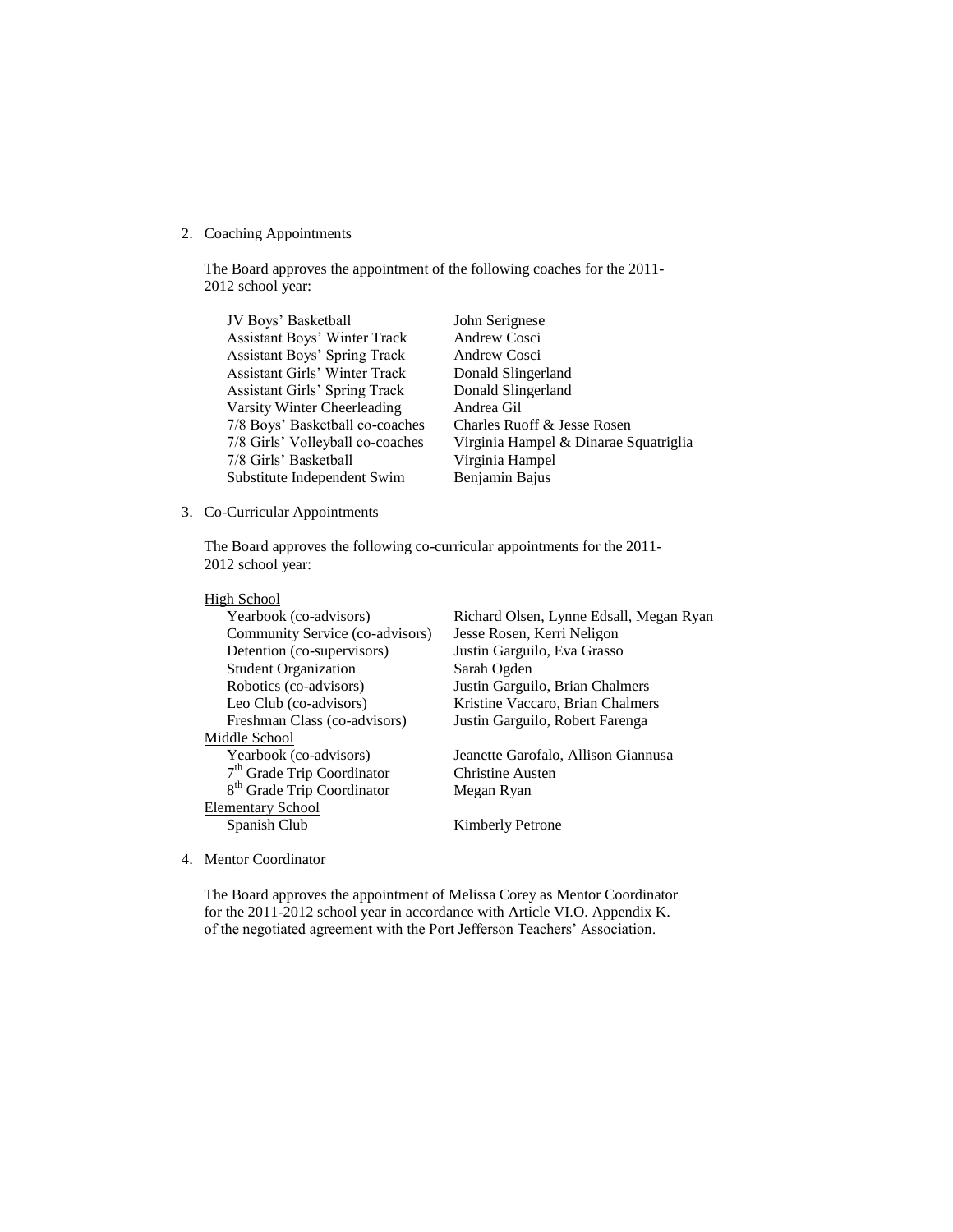5. Memorandum of Agreement – Paraprofessionals Association

The Board of Education approves the Memorandum of Agreement between the Port Jefferson Union Free School District and the United Paraprofessionals Association of Port Jefferson in settlement of a grievance dated May 6, 2011.

6. Memorandum of Agreement – Custodial Workers Unit

The Board approves and ratifies the Agreement between the negotiating representatives of the Port Jefferson Union Free School District and the Port Jefferson Custodial Workers' Unit, dated September 15, 2011; and authorizes the Superintendent of Schools and/or the Board President to execute the new Collective Bargaining Agreement incorporating the terms of said agreement.

7. Request for Leave – Speech Teacher

The Board approves the request of Amy McClelland, Speech Teacher, for a leave of absence for the period November 7, 2011 – May 1, 2012, in accordance of the negotiated agreement with the Port Jefferson Teachers' Association.

8. Request for Leave – Math Teacher

The Board approves the request of Christina Morgan, Mathematics Teacher, for a leave of absence for the period November 21, 2011 – April 2, 2012, in accordance with the negotiated agreement with the Port Jefferson Teachers' Association.

9. Request for Leave – Elementary Teacher

The Board approves the request of Miegan Rowett, Elementary Teacher, for a leave of absence for the period November 14, 2011 – April 16, 2012, in accordance with the negotiated agreement with the Port Jefferson Teachers' Association.

10. Approval of Teaching Assignments

The Board approves the following resolutions:

a. BE IT RESOLVED, that Kristine Vaccaro, is serving in the capacity of a (.4) Special Education Teacher for the 2011-2012 school year and is serving in the capacity as a (.6) 7-12 Mathematics teacher for the 2011-2012 school year, is hereby granted one (1) year of seniority credit in the tenure area of Special Education and one (1) year seniority credit in the tenure area of 7-12 Mathematics for her service to the District for the 2011-2012 school year.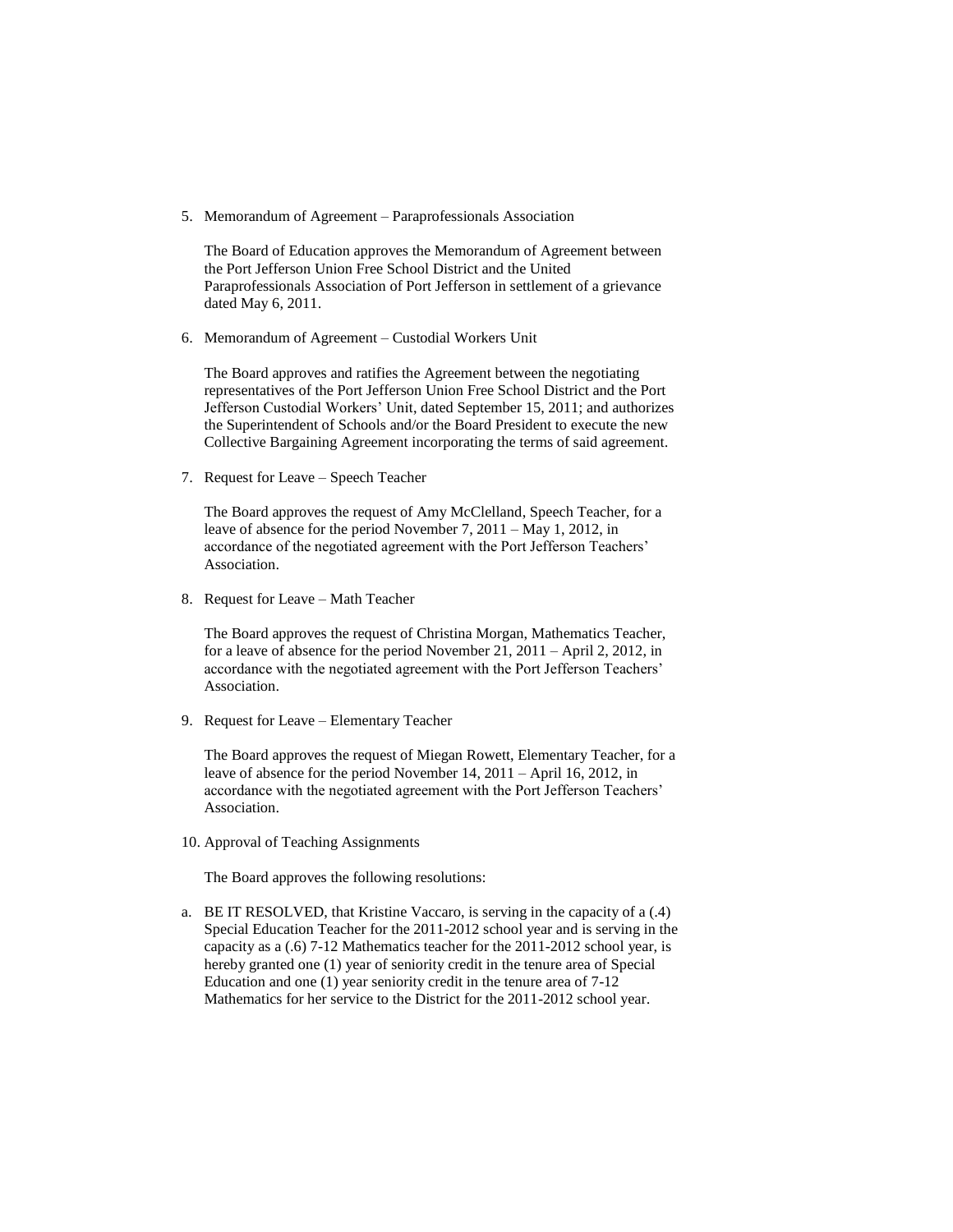b. BE IT RESOLVED, that Winfred Lento, having served in the capacity of a (.4) Special Education Teacher for the 2010-2011 school year and having served as a (.6) 7-12 Mathematics teacher for the 2010-2011 school year, is hereby granted one (1) year of seniority credit in the tenure area of Special Education and one (1) year seniority credit in the tenure area of 7-12 Mathematics for her service to the District for the 2010-2011 school year.

## **B. Finance**

1. Financial Reports

The Board accepts the financial reports.

2. Inter-municipal Agreement - Suffolk County Natural Gas

The Board approves the attached resolution authorizing the execution of an Inter-municipal Agreement with Suffolk County for Procurement of Natural Gas.

3. Internal Auditor

The Board approves the appointment of Nawrocki, Smith, as Internal Auditor for the 2011-2012 school year, with the option to renew on an annual basis.

4. Acceptance of Financial Statement

The Board accepts the 2010-2011 Financial Statement for the Port Jefferson School District audited and prepared by external auditor, R.S. Abrams.

5. Approval of Payment - APPR Training

The Board approves payment to Anthony Butera, at his individual rate of pay, to attend the mandated APPR training held on August 31, 2011.

6. Acceptance of Donation

The Board gratefully accepts the donation of 300 patio pavers from Great Gardens, Yaphank, NY, for the creation of a 20' x 15' patio in the elementary school courtyard, to be installed by the Garden Club, at no cost to be district.

## **C. Facilities and Operation**

1. Appointment - Custodian of the District's Accounting Records, Bid Opening and Purchasing Officer, Investment Officer, Records Access Officer, Title IX Compliance Officer, FOIL Officer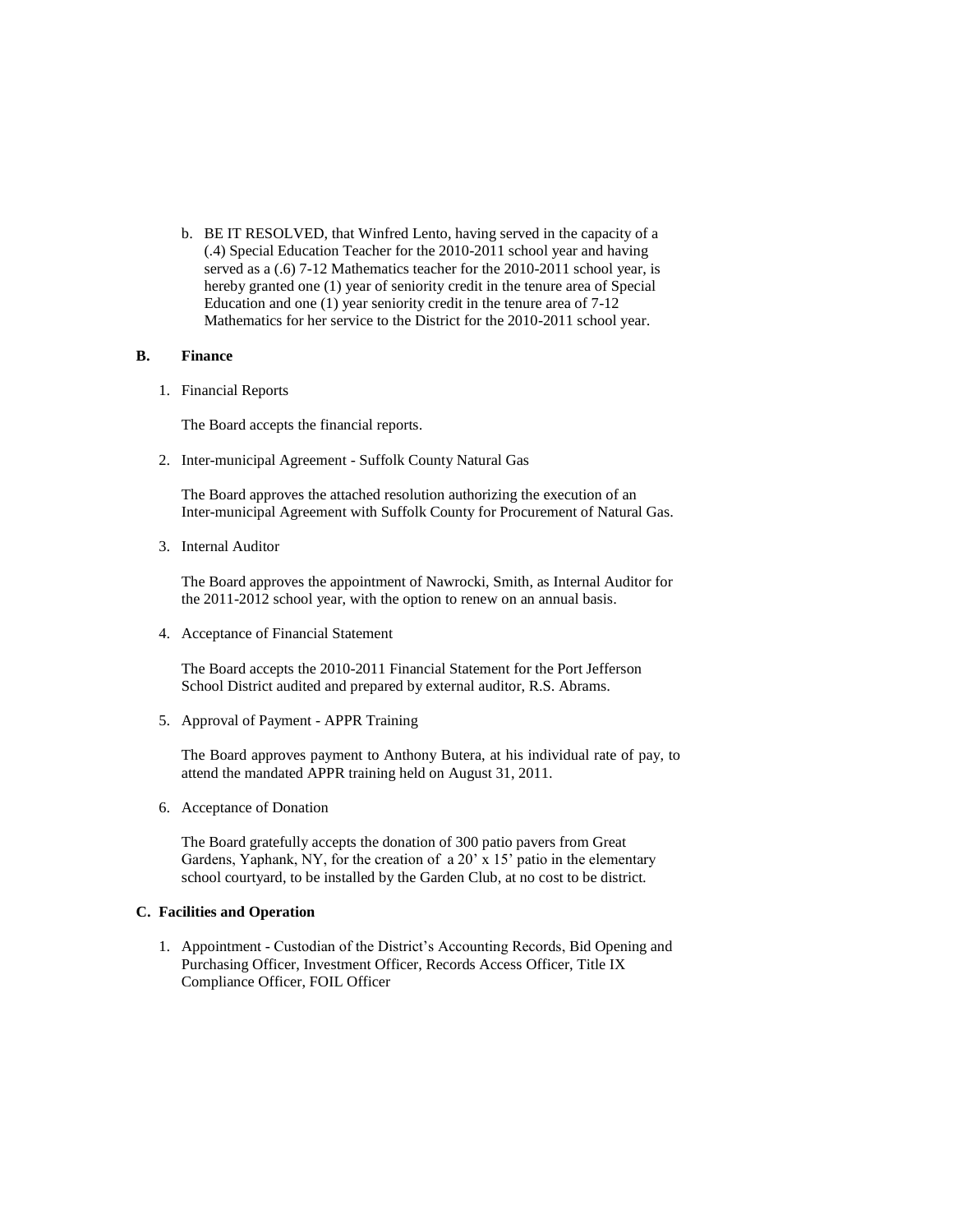The Board appoints Sean Leister, Assistant Superintendent for Business, to the following positions for the remainder of the 2011-2012 school year: Custodian of the District's Accounting Records Bid Opening and Purchasing Officer Investment Officer Records Access Officer Title IX Compliance Officer FOIL Officer

2. Change to 2011-2012 School Calendar

The Board approves a change to the 2011-2012 school calendar cancelling Superintendent's Conference Day scheduled for April 16, 2012 and designating February 27, 2012 as Superintendent's Conference Day in its place.

## **D. Education**

1. CSE Recommendations

The Board accepts the recommendations of the Committees on Special Education.

2. Rescission - Skilled Nursing Services

 The Board rescinds the approval of Dawn Martin for the provision of skilled nursing services for the 2011-2012.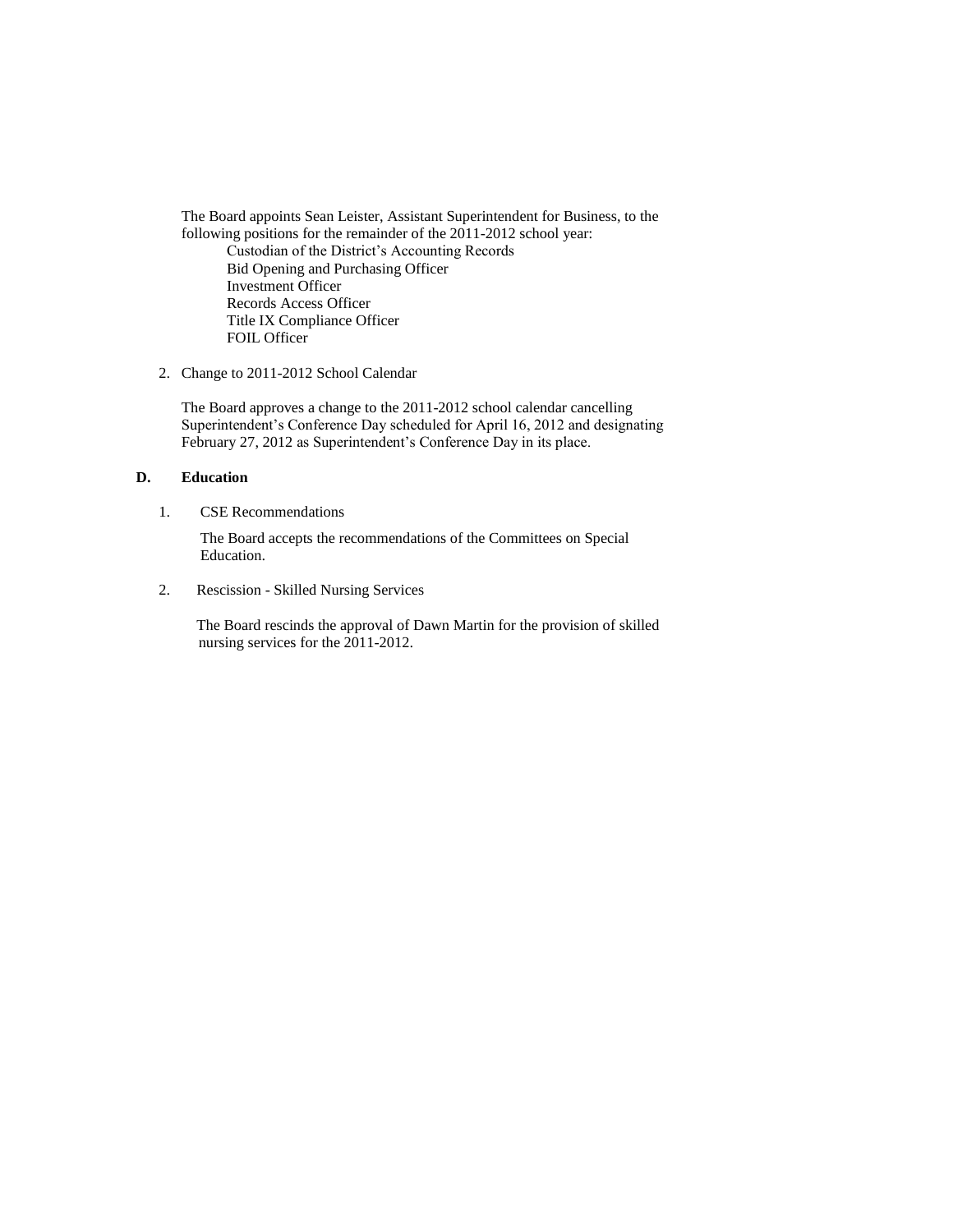## NEPOTISM AND PATRONAGE

The Board of Education is committed to building trust in the district and the community by ensuring that hiring and purchasing processes and decisions are competitive, based on cost and merit. No preference will be given in hiring or purchasing based on personal relationships with, or advantage to, current employees or Board members.

- 1. Board members holding actual or prospective personal, familial or financial interest in the resolutions, motions or decisions placed before the Board for action, must publicly announce that interest and recuse themselves from voting if appropriate.
- 2. A two-thirds majority of the entire Board is required for the appointment of a blood or marriage relative of board members to a teaching position. "Blood or marriage relative" is defined as immediate family - parent, child, sibling, or spouse.
- 3. This policy shall not be understood to prohibit any Board member from voting on the appointment of, or on a contract of employment with, that member's blood or marriage relative, in accordance with applicable laws.
- 4. Board members will not impose undue pressure (individual or as a Board) on administrators or staff before and after recommendations for purchase or hire are made.
- a. The Board may review the processes used by the administration and staff to develop data and information upon which recommendations to the Board have been made.
- b. The Board shall assign the school district's attorney to investigate any suspected abuse or misuse of the employment or procurement process in any individual candidacy or bid brought into question by a member(s) of the Board.
- 5. The administration will comply with the Purchasing Policies (Board Policy 6700 et seq.) in respect to purchasing competitively and without prejudice or favoritism, and in following the bidding procedures of such policy and the General Municipal Law.
- 6. The administration will assure that the competitive hiring process outlined in Board Policies 9240 and 2926 are followed. With regard to any candidate for employment, the administration is required to take reasonable steps to investigate and report to the Superintendent and Board of Education any known family relationships, of that candidate to any Board member or current employee of the District. Although family relationship with current Board members or employees is not necessarily a bar to employment in the district, such relationship may impose particular duties on the Board in the employment process and the administration in assignment of supervision. Disclosure of a family relationship between a candidate and a current Board member or employee is important to avoid the fact or appearance of impropriety in hiring.

**Formatted:** Indent: Left: 0", Hanging: 0.5"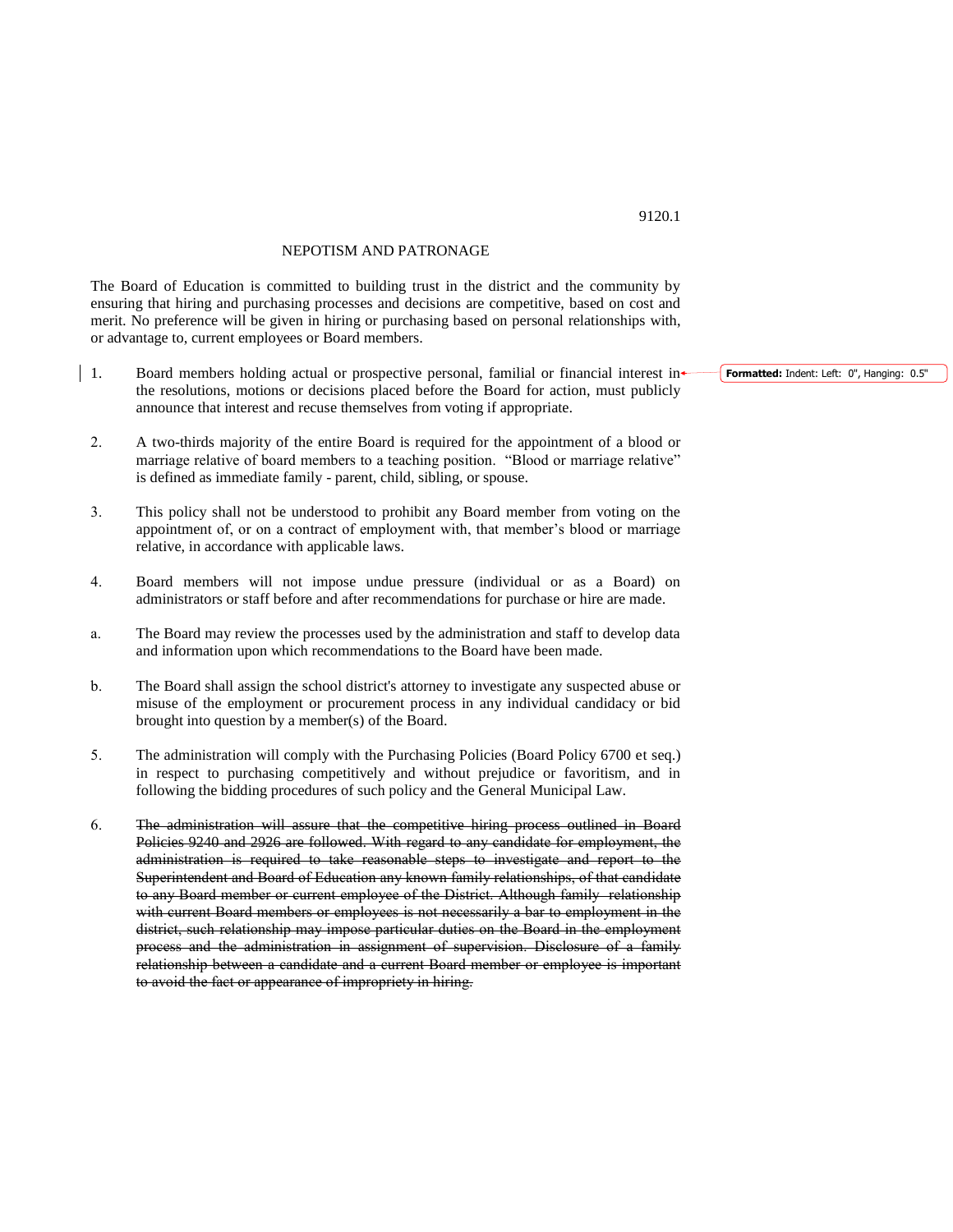**It is important to avoid the fact or appearance of impropriety when hiring new employees or when entering contracts with consultants and other vendors. The Superintendent and administration will take reasonable steps to ensure that any potential conflict of interest involving district employees participating in a decision-making process leading to a recommendation to the Board for the hiring of a candidate or for entering into a contract with a third-party are promptly and fully disclosed. District employees involved in decisions regarding hiring or the engagement of outside consultants and vendors are required to disclose any potential conflicts of interest (in fact or appearance) to the Superintendent during the decision-making process. The administration will ensure that the competitive hiring process outlined in Board Policies 9240 and 2926 are followed. With regard to any candidate for employment, the administration is required to take reasonable steps to investigate and report to the Superintendent and Board of Education any known family relationships (by blood or marriage) of that candidate to any Board member or current employee of the District. Although family relationship with current Board members or employees is not necessarily a bar to employment in the district, such relationship may impose particular duties on the Board in the employment process and the administration in assignment of supervision. In addition, Board members are also required to disclose any conflict of interest to the Superintendent and Board before voting on a candidate for hire or a contract.** 

- 7. No individual who is a blood or marriage relative of a Board member or district administrator will be allowed more than 30 days per diem salary prior to Board approval.
- 8. When a recommendation to accept a bid or hire is rejected by the Board of Education, the administration must re-initiate the bidding process or the search for candidates by reposting, re-advertising and recruiting. Only after an attempt is made to recruit additional candidates may the administration begin interviews with new candidates or vendors. If candidates from the original advertising or recruiting process are considered qualified, the administration is not required to re-interview them before they are considered for recommendation for employment or vendor status.
- 9. Normally, an administrator shall not be permitted or assigned to directly supervise an employee related to the administrator by blood or marriage. Exceptions to this rule and supervision by an administrator of a more distant relative may be determined by the Superintendent after consideration of other available options and the goal of avoiding the fact or appearance of impropriety. This restriction shall not preclude the fulfillment by any administrator of such other responsibilities or exercise of such authority as may be appropriate to the supervisor's administrator's position.

Related Laws: General Municipal Law Sec.103, 104, 109, 119, 800's; Education Law Sections 1619, 2103, 2513, 2556, 3016; Bd of Ed v. McGinnis, 100AD2d 300, 1984

Revision presented for 1<sup>st</sup> reading: 10/14/08; 2<sup>nd</sup> reading & adoption: 11/18/08 Revision presented for  $1<sup>st</sup>$  reading:  $5/11/10$ ;  $2<sup>nd</sup>$  reading & adoption:  $6/8/10$ Revision presented for  $1<sup>st</sup>$  reading:  $10/11/11$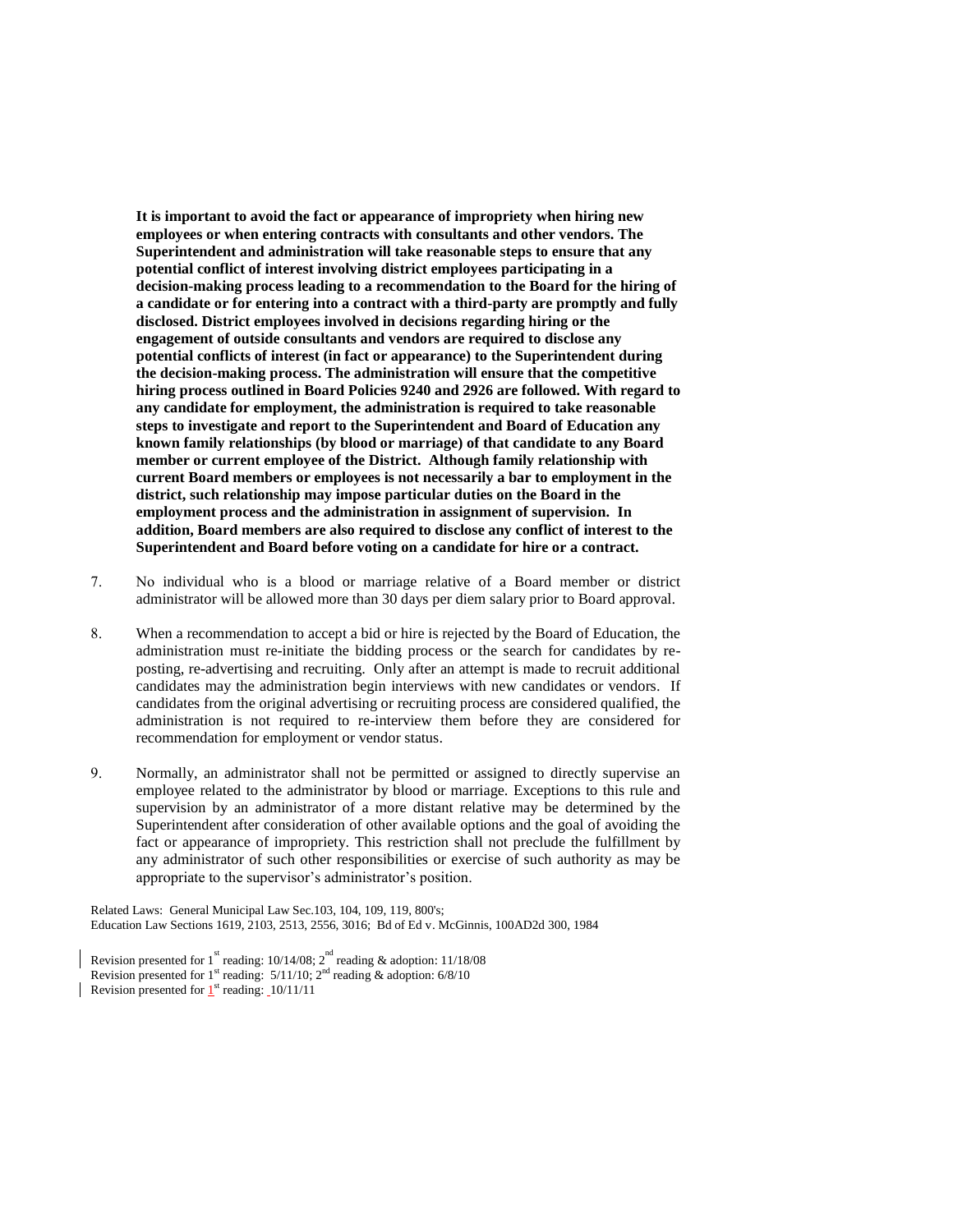#### **Approval of a Resolution Authorizing the Execution of an Intermunicipal Agreement with Suffolk County for Procurement of Natural Gas**

MOTION: "WHEREAS, sub-division (c) of section (1) of Article IX of the New York State Constitution provides that "Local governments shall have power to agree, as authorized by act of the legislature, with the federal government, a state or one or more other governments within or without the state, to provide cooperatively, jointly or by contract any facility, service, activity or undertaking which each participating local government has the power to provide separately... ;" and

WHEREAS, sub-division (1) of section 119-0 of Article 5-G of the General Municipal Law provides, in part, that "In addition to any other general or special powers vested in municipal corporations and districts for the performance of their respective functions, powers or duties on an individual, cooperative, joint or contract basis, municipal corporations and districts shall have power to enter into, amend, cancel and terminate agreements for the performance among themselves or one for the other of their respective functions, powers and duties on a cooperative or contract basis or for the provision of a joint service;" and

WHEREAS, paragraph (d) of sub-division (2) of section 119-0 of Article 5-G of the General Municipal Law authorizes agreements relating to "purchasing and making of contracts subject to general laws applicable to municipal corporations and school districts;" and

WHEREAS, sub-division (a) of section 119-n of Article 5-G provides that "The term 'municipal corporation' means a county outside the city of New York, a city, a town, a village, a board of cooperative educational services, fire district or a school district"; and

WHEREAS, Port Jefferson UFSD is an educational/municipal corporation, and

WHEREAS, Port Jefferson UFSD has determined that, in the interest of realizing cost savings, it is to its advantage to participate, through Suffolk County's Department of Public Works, in Suffolk County's bidding and award procedures for the procurement of natural gas, by including the demand for natural gas of Port Jefferson UFSD in the County's request for bidders; and

WHEREAS, it is in the mutual interest of Suffolk County to include Port Jefferson UFSD demand for natural gas in its request for bidders for natural gas for County facilities, in order to maximize purchasing value and obtain a more favorable price, which will amount to a cost savings for Suffolk County;

NOW, THEREFORE, be it RESOLVED, that the Port Jefferson UFSD is hereby authorized, empowered, and directed to enter into an inter-municipal agreement with Suffolk County, in a form acceptable to the Board attorney, pursuant to §119-o of the General Municipal Law, to promote efficient and economical purchasing opportunities for natural gas; and be it further

RESOLVED, that such agreement shall provide that Port Jefferson UFSD and any of its affiliates, successors, and assigns shall be solely responsible for payments due the successful contractor or vendor for their individual purchases."

## **B.2.**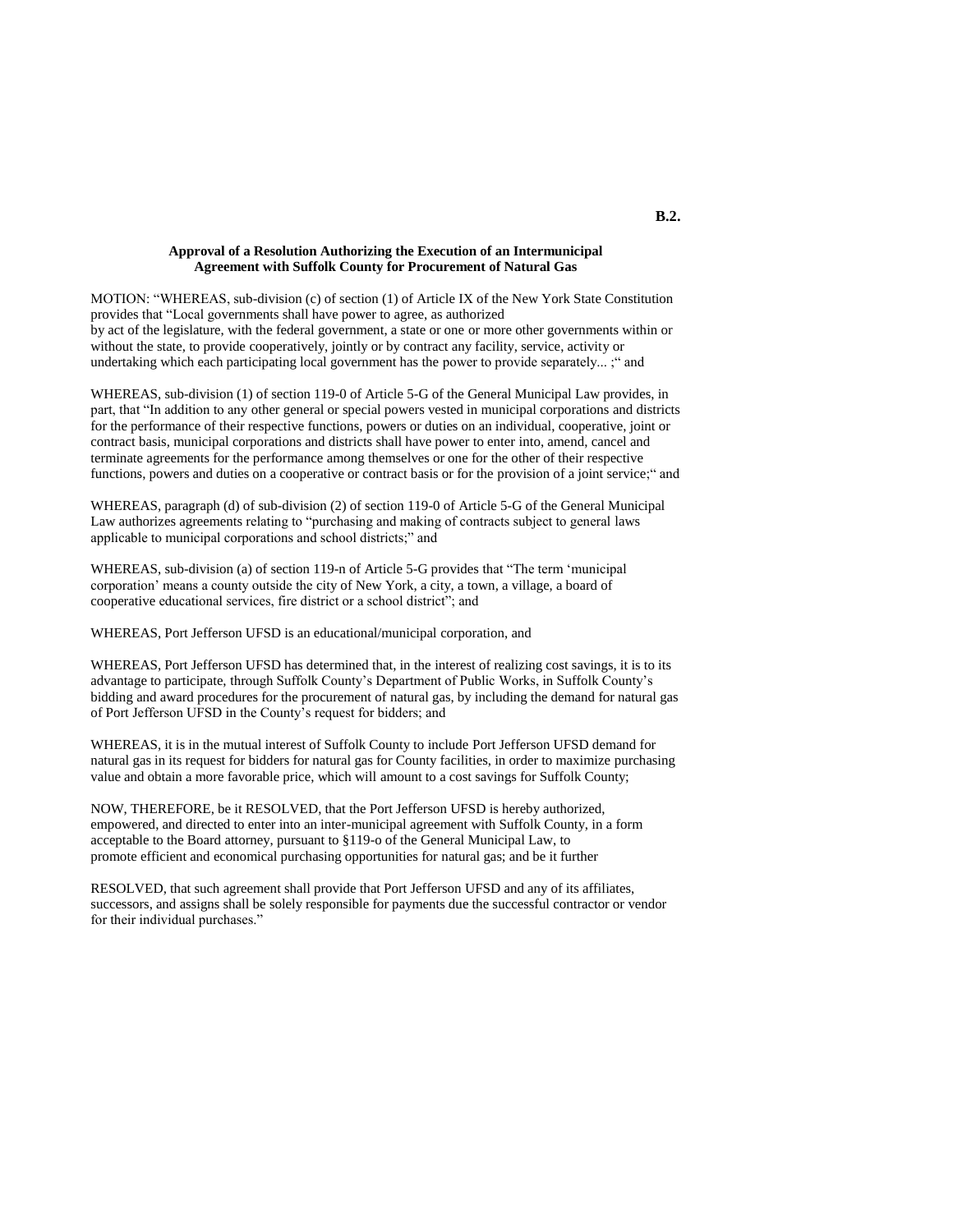# **2012-2013 Budget Development Calendar VIII.B.**

| <b>Required Action</b>                                                                    | Due Date            |
|-------------------------------------------------------------------------------------------|---------------------|
| Financial Reports Due to SED (ST-3, Forms A, FT, FB)                                      | 9/1/2011 (file      |
| Financial Statement (FS) & External Audit report submitted to SED and Comptrollers Office | 10/14/2011          |
| Single Audit of Federal Funds including ARRA                                              | 10/14/2011          |
| Reponse to External Audit Findings (Corrective Action Plan)                               | 90 days after recei |
| Collection of Basic Education Data System (BEDS)                                          | 10/6/2011 (distrit  |
| Non-resident tuition and health services bills                                            | 12/15/2011          |

9/1/2011 (filed) Financial Statement (FS) & External Audit report submitted to SED and Comptrollers Office 10/14/2011 10/14/2011 90 days after receipt of FS 10/6/2011 (distributed)

## **Proposed Budget Calendar**

| Subject                                                                                                                                                                                     | Date              |
|---------------------------------------------------------------------------------------------------------------------------------------------------------------------------------------------|-------------------|
| Finance Committee Reviews Budget Process & Calendar                                                                                                                                         | $Oct-11$          |
| Finance Committee reviews 5-10 year trend analysis of appropriations, revenues, assessed                                                                                                    |                   |
| values and tax rates                                                                                                                                                                        | $Nov-11$          |
| Principals, Directors, will submit                                                                                                                                                          | December, 2011    |
| <b>BAC Receives Rollover Budget</b>                                                                                                                                                         | December 1, 2011  |
| Superintendent and Assistant Superintendent for Business review Budget Draft #1                                                                                                             | Jan 3-5, 2012     |
| Board of Education receives Budget Draft #1                                                                                                                                                 | January 6, 2012   |
| BOE review and discussion of Budget Draft #1                                                                                                                                                | January 10, 2012  |
| Finance Committee review and discussion of Budget Draft #2                                                                                                                                  | February 7, 2012  |
| Board of Education receives Budget Draft #2                                                                                                                                                 | February 10, 2012 |
| BOE review and discussion of Budget Draft #2                                                                                                                                                | February 14, 2012 |
| Report Levy Cap date to NYS Comptrollers Office                                                                                                                                             | March 1, 2012     |
| Board receives Budget Draft #3                                                                                                                                                              | March 9, 2012     |
| BOE review and discussion of Budget Draft #3                                                                                                                                                | March 13, 2012    |
| Public Budget Presentation Meeting                                                                                                                                                          | March 27, 2012    |
| Legal notice of date, time, and place of budget hearing and budget vote. Must advertise 4<br>times within 7 weeks with the first legal notice publication occurring at least 45 days before | March 27, 2012    |
| the budget vote. Notice should appear in 2 general circulation newspapers.                                                                                                                  |                   |
|                                                                                                                                                                                             |                   |
| Board receives FINAL Budget Draft                                                                                                                                                           | April 4, 2012     |
| Board's final review and adoption of proposed budget                                                                                                                                        | April 17, 2012    |
| District wide Budget Informational Meeting - Administration 7:30 pm                                                                                                                         | April 17, 2012    |
| Board votes on BOCES board candidates and BOCES administrative budget                                                                                                                       | April 17, 2012    |
| Popular Budget to Printer                                                                                                                                                                   | April 18, 2012    |
| Property Tax Report Card must be submitted to SED by the end of the next business day                                                                                                       | April 18, 2012    |
| following the adoption of the budget but no later than 24 days prior to the budget vote.                                                                                                    |                   |
|                                                                                                                                                                                             |                   |
| Salary Disclosure submitted to S.E.D                                                                                                                                                        | April 18, 2012    |
| Property Tax Report Card Submitted to local newspapers                                                                                                                                      | April 18, 2012    |